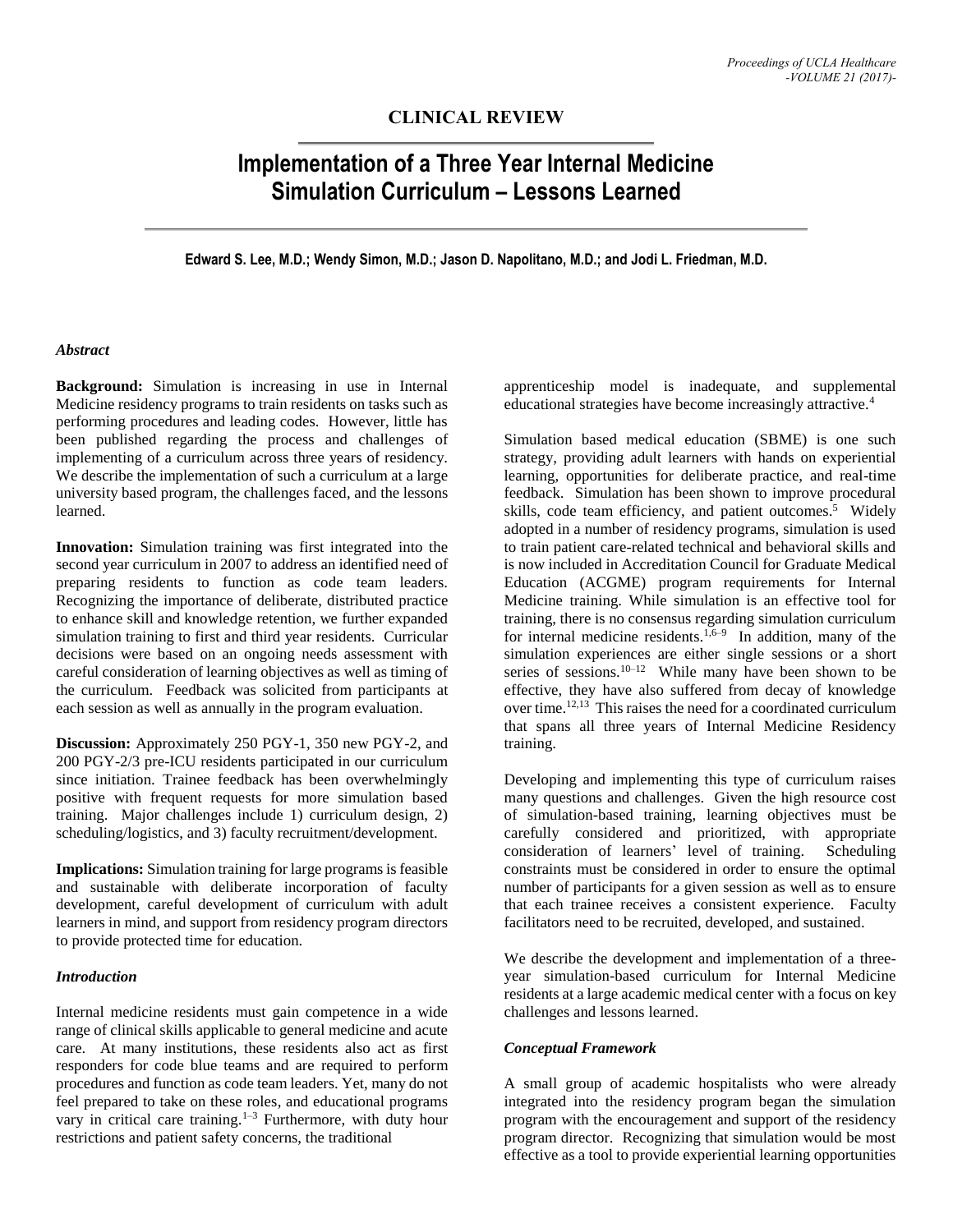that are not readily available in the clinical environment, several key principles were established to guide the overall program.

- 1. All simulation sessions must have a faculty member present to provide feedback.
- 2. Faculty involved in simulation education should receive training to ensure competency in running scenarios and debriefing.
- 3. Learning objectives should be informed by a variety of sources including core internal medicine competencies, resident feedback, program leadership input, actual clinical cases such as near-misses or morbidity and mortality rounds, and available medical research.
- 4. Curriculum would be developed with continuous improvement in mind, following the six-step model described by Kern et al.<sup>14</sup>

Faculty members developed scenarios through an iterative process. After reaching consensus on educational objectives and performance items, scenarios were scripted, programmed, and piloted. Each scenario was derived from a real case, accompanied by de-identified patient data (labs, electrocardiograms, radiographs, etc.), which provided authenticity. This also provided a venue for a virtual morbidity and mortality conference where residents could learn from mistakes and eliminate future errors.

## *Curriculum Development*

Our simulation training program was borne out of the need to better prepare residents starting their second postgraduate year (PGY) of training for code team leadership responsibilities. Despite all trainees receiving standard advanced cardiac life support (ACLS) training from American Heart Association accredited courses, this issue was raised by the residents themselves as well as members of the Code Blue Quality Improvement Committee. With support from the residency program, our simulation program began in 2007 with all second year residents scheduled on the same day in early July, thus priming their experiences prior to holding the code pager. This education day is now known as the "R2 Retreat."

After several years of refinement and learning from this experience, the curriculum was expanded to the intern year in 2010. While the PGY-2 simulation experience was highly regarded, the faculty recognized the need for repetition as evidenced by studies showing decay of ACLS skills over time. In addition, interns at our institution provide night crosscoverage for a variety of inpatients and often encounter urgent clinical situations. This rotation is often met with anxiety by our trainees; thus, it was felt that simulation would provide an ideal and safe environment to expose early trainees to acute situations such as sepsis and acute coronary syndrome.

In 2011, simulation was integrated into the PGY-2 and PGY-3 years by targeting residents prior to their intensive care rotations. The primary educational goal was to provide refreshers on central line placement and ACLS just prior to their ICU rotation where they would be most likely to need these skills. This was consistent with the desire to make the simulation experiences as relevant and timely as possible. In 2012, these sessions were opened to nursing staff making the experience more authentic and providing an opportunity for inter-professional teamwork training. Anesthesiology residents began participating in 2013. In order to ensure the learning objectives were appropriate for all inter-professional learners, champions from Nursing and the Department of Anesthesiology were recruited to be involved in scenario development and curriculum design.

Since the pilot simulation training session, approximately 250 interns have received the first year curriculum, 350 residents have participated in the second year resident retreat, and 200 residents have participated in the interprofessional curriculum. The simulation sessions consistently receive outstanding reviews and were considered a clinically valuable experience with an average rating of 4.6 on a 5-point Likert scale. Comments described the simulator session as "extremely valuable" and the "highlight of the rotation." Participants consistently ask for further expansion of the simulation curriculum.

## *Scheduling and Logistics*

Scheduling of simulation sessions requires coordination between the respective availabilities of the trainees, simulation center equipment/staff, and facilitators. As the residency program has expanded in size, this has become more challenging as more sessions are required.

Key to the success of simulation curriculum is to ensure that the trainee has protected educational time away from clinical responsibilities. This is essential to ensure that the learner's attention can be focused on the simulated experience. For the R2 Retreat, this is accomplished by having the third year residents provide coverage for all second year residents. For the other sessions, the residents are excused from their rotations for a half day. Typically, these rotations are electives or other lower intensity rotations that do not require coverage.

Other than the R2 Retreat, three to four residents are scheduled for any given session. Careful attention is given to ensure that a given resident does not receive a case more than once during the course of their training. With over 150 residents in our training program, this results in fifteen intern sessions and twenty-five resident sessions in an academic year. In order to accomplish this volume of sessions, we begin planning with the simulation center as early as February or March for the following academic year.

## *Faculty Recruitment and Development*

All sessions are facilitated by two instructors. One directs the scenario, ensuring the case moves along appropriately and responding to the learners' actions. The other instructor plays the voice of the patient while taking notes on important points for debriefing. We have found this division of work greatly improves the debriefing experience especially for our more complex scenarios. Unfortunately, this also doubles the amount of faculty time required.

Recruiting faculty with the interest and time to teach simulation is a major challenge to the success of this curriculum. We are not able to financially compensate our faculty for this activity,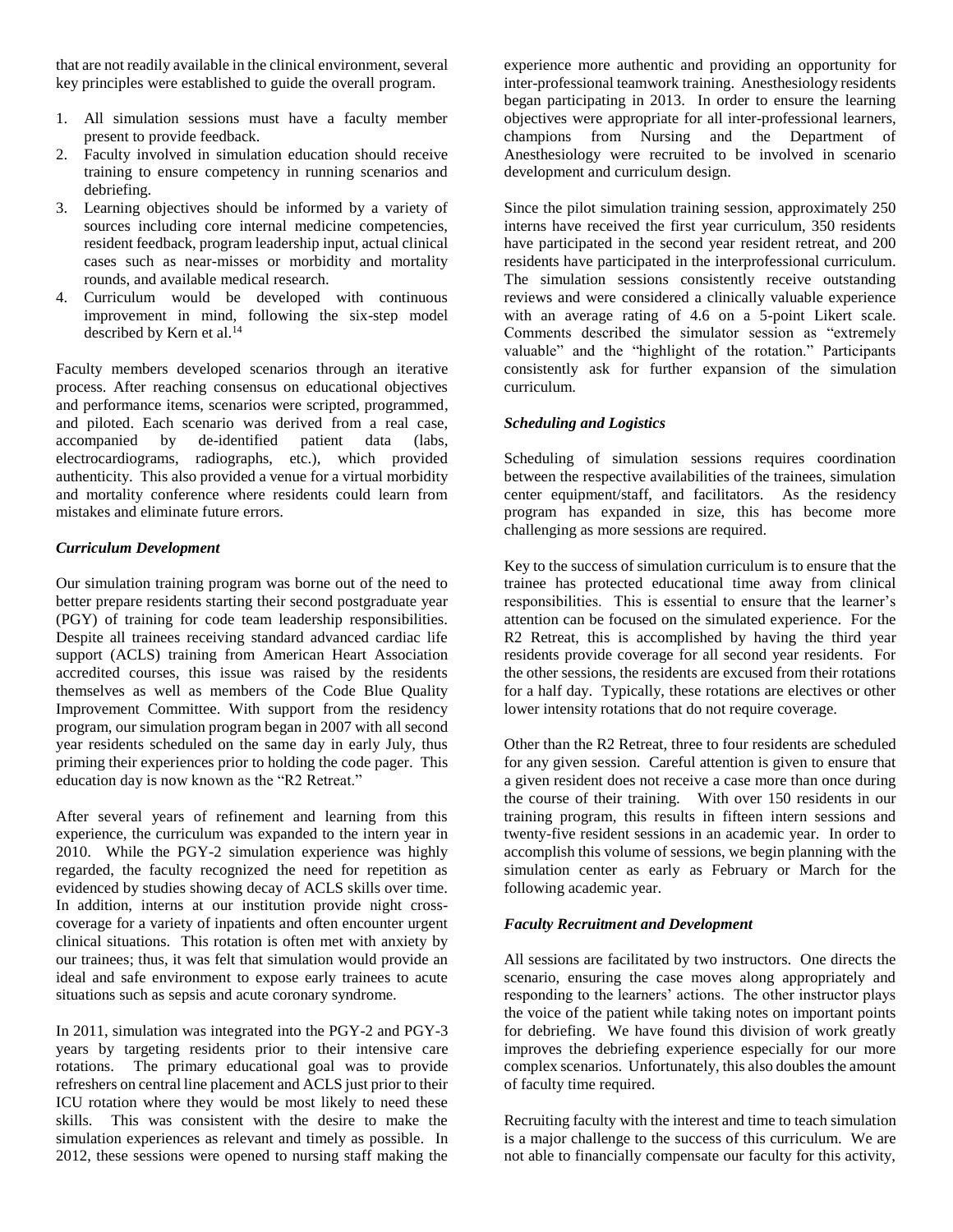and thus rely on other means to recruit and retain our instructors. The chance to teach and work with residents is a significant motivation for many of our teaching faculty. In addition, we generate learner evaluations from each session, which contribute to the academic promotions process. We also develop simulation based research projects to further the careers of our teaching faculty.

Beyond motivation, it is imperative that the time commitment is not overly burdensome for any given faculty. In order to achieve this, a sufficient number of simulation instructors must be recruited and maintained. Each year the three physician leads of the simulation program make an assessment of faculty availability and identify potential new recruits. Many of these are former chief residents. For the 2016-2017 academic year, thirteen faculty are involved in the curriculum.

While some of the senior instructors have nearly a decade of experience, newer faculty require training and development. All faculty must complete a two-day simulation instructor course that is provided free of charge by our institution. In addition to this, ongoing faculty development is provided by our two instructor system. Whenever possible, the schedule is made such that a senior instructor is paired with a more junior instructor allowing for direct observation of the junior faculty and immediate feedback.

## *Discussion*

Simulation is a resource intensive but high yield experiential learning. We describe implementing a three-year longitudinal simulation curriculum for an internal medicine residency program with 157 residents per year. Each resident is now guaranteed 16 hours (4 hours as PGY1, 8 hours as PGY2, 4 hours as PGY3) of high fidelity simulation training. In addition, residents receive at least 10 hours of central line and intraosseous line placement workshops also spread out longitudinally over three years. Key instructional design features of the curriculum include deliberate practice, clinical variation with different scenarios of varying difficulty, group practice and team training, ample feedback on performance via debriefing, distributed practice over all three years of residency training, and integration into the training program curriculum.

Several challenges were encountered during the process of development and implementation. First, the learning objectives needed to be designed to address the needs of the learner. This was accomplished by resident surveys, discussions with program leadership, and review of morbidity and mortality cases. A database of cases is maintained along with a system to ensure that a resident does not see the same case twice. The difficulty and learning objectives also change as the learner advances through training. Second, the logistics of implementing this curriculum must be overcome. This is done with close coordination between the simulation center, training program administrative staff, and lead faculty members. Third, faculty who are involved in the curriculum must be recruited, trained, and retained. Our faculty are asked to provide teaching on their own time without compensation; therefore, a large enough group is essential to ensuring that the time burden is not excessive for any one instructor. More instructors, however, creates the potential issue of quality control. We have mitigated

this by recruiting clinician educators who have a proven track record in resident education, providing a free two-day simulation instructor course, and pairing junior faculty with more experienced instructors whenever possible to provide ongoing faculty development. Teaching evaluations are also collected at each session which provide feedback and contribute to the academic promotions process.

#### *Conclusion*

Simulation training for large residency programs is feasible, sustainable and effective. Key elements for curricular success include:

- 1. Protected learning time for residents and thoughtful timing of educational interventions as activities should be highly relevant and parallel clinical experience.
- 2. Purposeful selection of scenarios to augment clinical skills including procedural skills, delivery of bad news, communication and teamwork, and management of complex or rare medical emergencies.
- 3. A faculty development plan to train and retain instructors.
- 4. Continuous improvement of each component of the curriculum based on feedback.

#### *Table*

| <b>Objectives</b>                                                                                                     | <b>Logistics</b>                                                                                                              | <b>Topics</b>                                                        |
|-----------------------------------------------------------------------------------------------------------------------|-------------------------------------------------------------------------------------------------------------------------------|----------------------------------------------------------------------|
| PGY1 Intern                                                                                                           | 4 hour sessions                                                                                                               | Night float and                                                      |
| Year:                                                                                                                 | once a month                                                                                                                  | cross cover issues                                                   |
| Apply medical<br>knowledge to<br>critical clinical<br>events<br>Teach<br>interpersonal and<br>communication<br>skills | 3 residents, 2<br>instructors, 3<br>scenarios per<br>session<br>Each resident<br>leads one and<br>assists in two<br>scenarios | Delivering bad<br>news<br>Introduction to<br>code blue<br>management |
|                                                                                                                       | Each resident gets<br>4 hours<br>simulation<br>training                                                                       |                                                                      |
| <b>PGY2 R2</b>                                                                                                        | Full day once a                                                                                                               | Cardiac Arrest                                                       |
| Retreat:                                                                                                              | year                                                                                                                          |                                                                      |
|                                                                                                                       |                                                                                                                               | Arrythmias                                                           |
| Prepare residents<br>to be code team<br>leader<br>Enhance<br>procedural skills                                        | 8 residents, 2<br>instructors, 8<br>scenarios in 4<br>hour critical event<br>team training<br>simulation<br>session           | Respiratory<br>emergencies                                           |
|                                                                                                                       | Rotate with 8<br>residents, 2<br>instructors in 2                                                                             |                                                                      |

#### **Table 1.** Simulation Curriculum Overview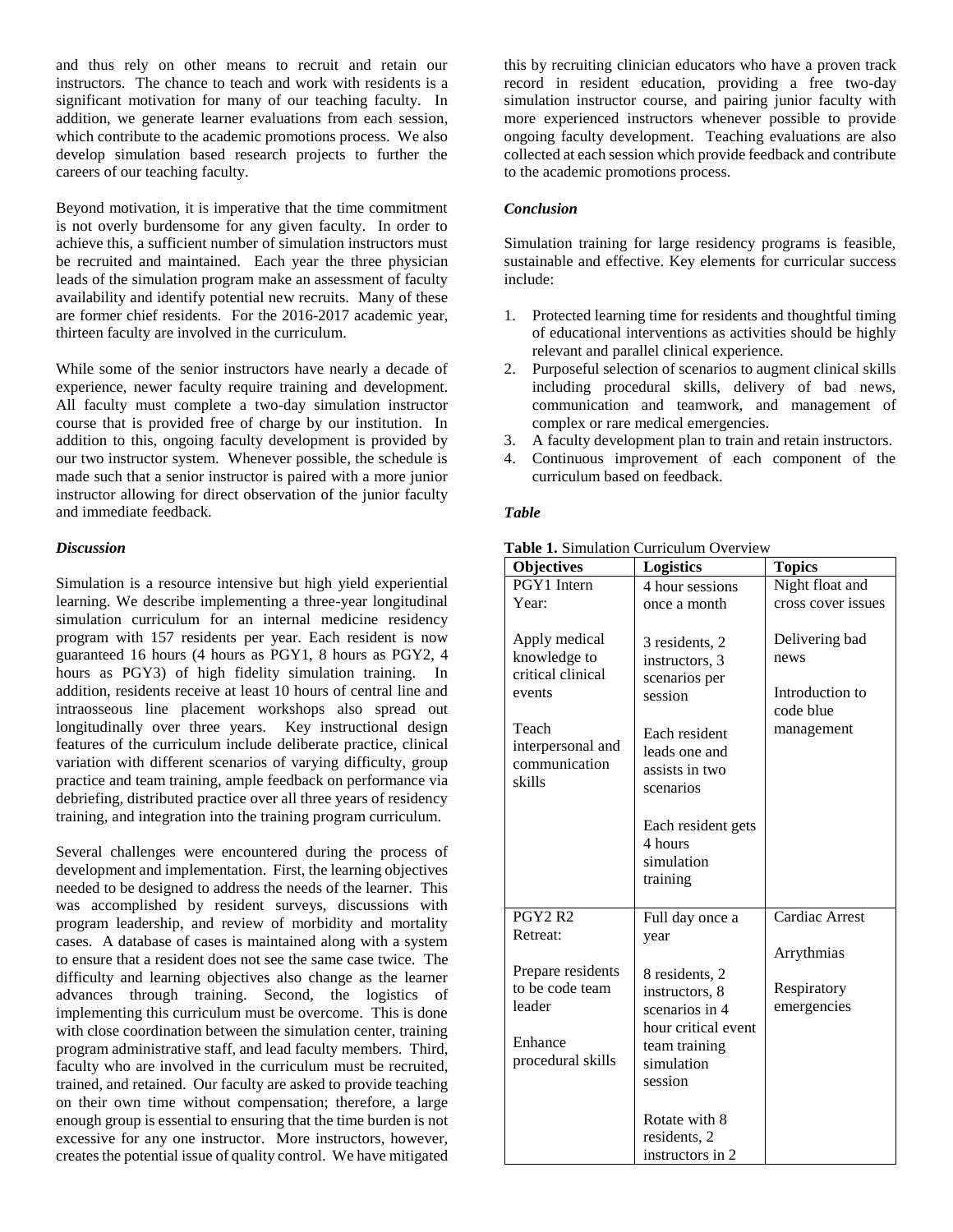|                                                                       | hour central line<br>workshop and 1<br>hour leadership<br>skills didactic<br>discussion                        |                                  |
|-----------------------------------------------------------------------|----------------------------------------------------------------------------------------------------------------|----------------------------------|
|                                                                       | Each resident gets<br>6 hours<br>simulation<br>training                                                        |                                  |
| PGY2-3 Pre ICU:<br>Provide                                            | 4 hour team<br>training<br>simulation once a                                                                   | Ventilator<br>emergencies        |
| deliberate<br>practice<br>immediately prior                           | month with 3<br>residents, 1<br>instructor, 3                                                                  | Advanced<br>arrhythmias          |
| to ICU rotation                                                       | scenarios                                                                                                      | Multiple acute<br>patient triage |
| Reinforce inter-<br>professional<br>teamwork and<br>procedural skills | 2 hour central line<br>workshop once a<br>month with 3<br>residents, 1<br>instructor, 3<br>central line torsos |                                  |
|                                                                       | Each resident gets<br>12 hours<br>simulation<br>training                                                       |                                  |

#### *Acknowledgments*

We wish to thank Dr. Randolph Steadman and Yue Ming Huang provided advice during the initial phase of program development. We also thank our simulation specialists Jamie Stiner, Rukhsana Khan, and Cory Soto for ensuring that the logistics and operations of each session were smoothly executed.

We also want to thank our simulation instructors who give generously of their time to make this curriculum possible. Drs. William Reid, Daniel Kahn, Pei-Fen Lin, Edward Ha, Rachel Brook, Annie Zhang, Xon Ng, Alex Milin, Gurveen Sandhu, and Jason Williams.

The curriculum was made possible by the generous support of the David Geffen School of Medicine Department of Internal Medicine, the UCLA Simulation Center, and the Ronald Reagan UCLA Medical Center.

## **REFERENCES**

- 1. **Hayes CW, Rhee A, Detsky ME, Leblanc VR, Wax RS**. Residents feel unprepared and unsupervised as leaders of cardiac arrest teams in teaching hospitals: a survey of internal medicine residents. *Crit Care Med*. 2007 Jul;35(7):1668-72. PubMed PMID: 17507825.
- 2. **Healey A, Sherbino J, Fan J, Mensour M, Upadhye S, Wasi P**. A low-fidelity simulation curriculum addresses needs identified by faculty and improves the comfort level of senior internal medicine resident physicians with inhospital resuscitation. *Crit Care Med*. 2010

Sep;38(9):1899-903.

doi:10.1097/CCM.0b013e3181eb3ca9. PubMed PMID: 20639751.

- 3. **Almoosa KF, Goldenhar LM, Puchalski J, Ying J,**  Panos RJ. Critical care education during internal medicine residency: a national survey. *J Grad Med Educ*. 2010 Dec;2(4):555-61. doi: 10.4300/JGME-D-10- 00023.1. PubMed PMID: 22132277; PubMed Central PMCID: PMC3010939.
- 4. **Mickelsen S, McNeil R, Parikh P, Persoff J**. Reduced resident "code blue" experience in the era of quality improvement: new challenges in physician training. *Acad Med*. 2011 Jun;86(6):726-30. doi: 10.1097/ACM.0b013e318217e44e. PubMed PMID: 21512366.
- 5. **Wayne DB, Butter J, Siddall VJ, Fudala MJ, Wade LD, Feinglass J, McGaghie WC**. Mastery learning of advanced cardiac life support skills by internal medicine residents using simulation technology and deliberate practice. *J Gen Intern Med*. 2006 Mar;21(3):251-6. PubMed PMID: 16637824; PubMed Central PMCID: PMC1828088.
- 6. **Wang EE, Beaumont J, Kharasch M, Vozenilek JA**. Resident response to integration of simulation-based education into emergency medicine conference. *Acad Emerg Med*. 2008 Nov;15(11):1207-10. doi: 10.1111/j.1553-2712.2008.00208.x. PubMed PMID: 18699820.
- 7. **Ogden PE, Cobbs LS, Howell MR, Sibbitt SJ, DiPette DJ.** Clinical simulation: importance to the internal medicine educational mission. *Am J Med*. 2007 Sep;120(9):820-4. PubMed PMID: 17765056.
- 8. **Matveevskii AS, Gravenstein N**. Role of simulators, educational programs, and nontechnical skills in anesthesia resident selection, education, and competency assessment. *J Crit Care*. 2008 Jun;23(2):167-72. doi: 10.1016/j.jcrc.2007.11.009. PubMed PMID: 18538207.
- 9. **McLaughlin S, Fitch MT, Goyal DG, Hayden E, Kauh CY, Laack TA, Nowicki T, Okuda Y, Palm K, Pozner CN, Vozenilek J, Wang E, Gordon JA; SAEM Technology in Medical Education Committee and the Simulation Interest Group**. Simulation in graduate medical education 2008: a review for emergency medicine. *Acad Emerg Med*. 2008 Nov;15(11):1117-29. doi: 10.1111/j.1553-2712.2008.00188.x. Review. PubMed PMID: 18638028.
- 10. **Stefan MS, Belforti RK, Langlois G, Rothberg MB**. A simulation-based program to train medical residents to lead and perform advanced cardiovascular life support. *Hosp Pract* (1995). 2011 Oct;39(4):63-9. doi: 10.3810/hp.2011.10.923. PubMed PMID: 22056824; PubMed Central PMCID: PMC4440234.
- 11. **Schroedl CJ, Corbridge TC, Cohen ER, Fakhran SS, Schimmel D, McGaghie WC, Wayne DB**. Use of simulation-based education to improve resident learning and patient care in the medical intensive care unit: a randomized trial. *J Crit Care*. 2012 Apr;27(2):219.e7-13. doi: 10.1016/j.jcrc.2011.08.006. PubMed PMID: 22033049.
- 12. **Summerhill EM, Mathew MC, Stipho S, Artenstein AW, Jagminas L, Russo-Magno PM, Potter S, Shapiro MJ**. A simulation-based biodefense and disaster